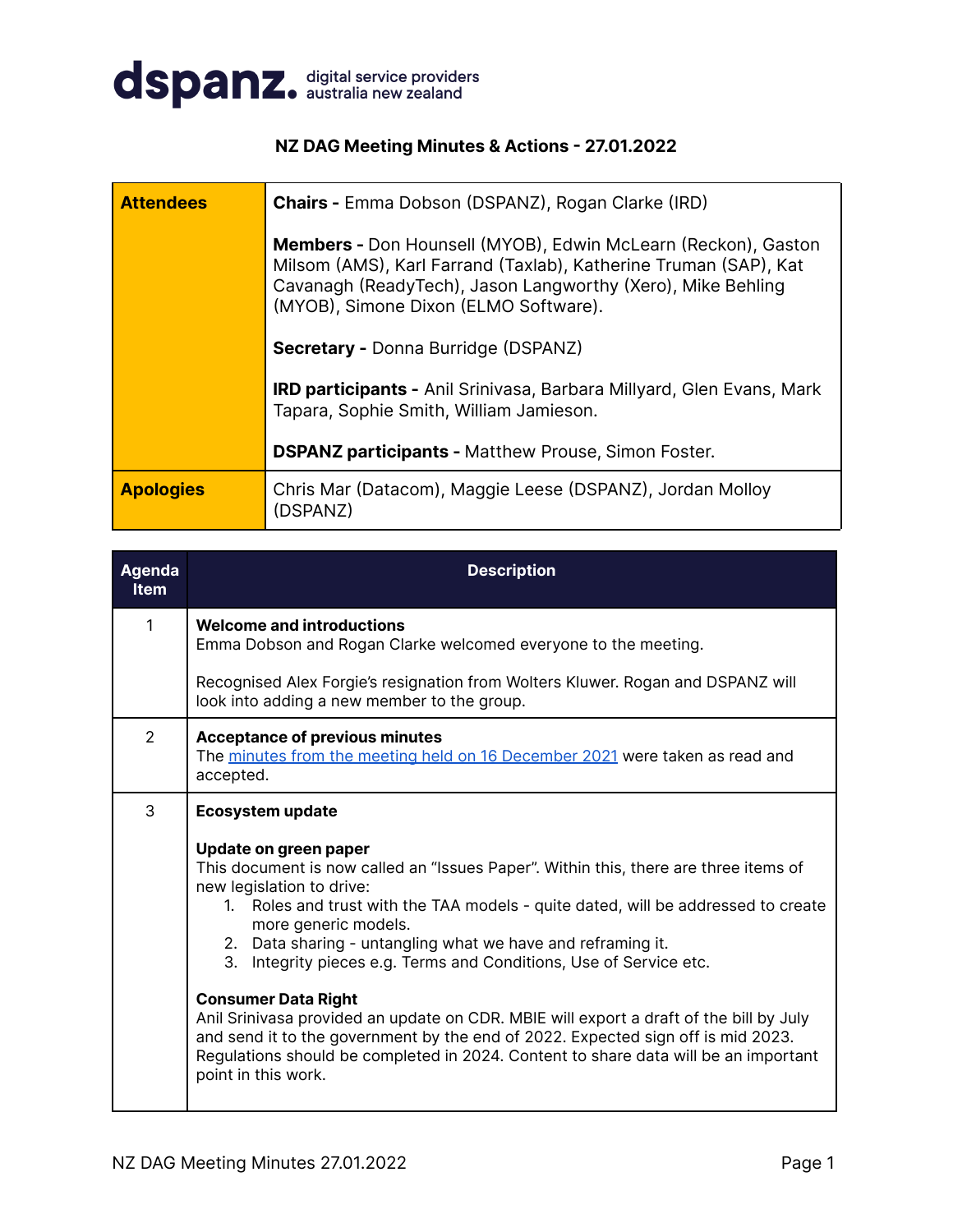## dspanz. digital service providers

|   | <b>DIA Digital Identity</b><br>Time table for legislation for the trust framework is moving to July 2022 ratification.<br>Aim is to have this in place by October this year. Identity verification timeline is mid<br>2023 at which point Digital Identity vendors should have digital credentials.                                                                                                                                                                                                                                                                                                                                          |
|---|----------------------------------------------------------------------------------------------------------------------------------------------------------------------------------------------------------------------------------------------------------------------------------------------------------------------------------------------------------------------------------------------------------------------------------------------------------------------------------------------------------------------------------------------------------------------------------------------------------------------------------------------|
|   | The DIA is in the solution facilitation phase. IR is engaging and staying close but they<br>do not see DITF or a "RealMe 2.0" being able to deliver full services in the near term.                                                                                                                                                                                                                                                                                                                                                                                                                                                          |
|   | <b>Action</b><br>Rogan to check on the participants in the working group for Kathryn and get their<br>contact details.                                                                                                                                                                                                                                                                                                                                                                                                                                                                                                                       |
|   | Mike Behling mentioned the costs involved for third party providers of identifiers and<br>the need to consider whether vendors will have to pick up validation costs. This will<br>need to be kept in mind moving forward.                                                                                                                                                                                                                                                                                                                                                                                                                   |
|   | <b>Action</b><br>Simon Foster has materials on RealMe 2.0 and will share the feedback. Simon to<br>share with Maggie for distribution to the group.                                                                                                                                                                                                                                                                                                                                                                                                                                                                                          |
| 4 | <b>Update on Annual Changes 22</b><br>Update on progress and next steps. Mark Tapara shared with the group that annual<br>changes timeframes were somewhat aligned to the ATO tax time for 21/22, albeit, the<br>New Zealand income year end was 31 March as opposed to the Australian income<br>year end of 30 June. Mentioned that all the annual changes to gateway services that<br>he and/or Inland Revenue was referring to were all about the income tax returns and<br>nothing to do with any upcoming payroll changes for the 2023 income year. Work is<br>tracking according to plan and will be completed by the end of February. |
|   | This discussion is now moving into a separate group that is meeting on a weekly<br>basis.                                                                                                                                                                                                                                                                                                                                                                                                                                                                                                                                                    |
|   | Mike Behling mentioned Tax File Numbers. Mark Tapara said that part of the trust<br>changes is that IR has a component in collection of information around ID one of<br>which is a TFN.                                                                                                                                                                                                                                                                                                                                                                                                                                                      |
|   | <u>Action</u><br>Mark to report back to the group on how IR deals with the collection of TFNs.                                                                                                                                                                                                                                                                                                                                                                                                                                                                                                                                               |
| 5 | <b>Update on TDS design process</b><br>IR is gathering information on how different providers currently use the services<br>alongside ideas from providers to gauge whether their proposed service will work. IR<br>will validate the service design with NZ DAG members as it evolves.                                                                                                                                                                                                                                                                                                                                                      |
| 6 | <b>Generic plan for Annual Changes</b><br>A final version has been produced for internal communication within IR. This standard<br>engagement model gives DSPs the ability to get an early heads up and it will also help<br>IR understand how this will be best implemented. There is a further opportunity to<br>provide feedback (documents will be attached to email and shared in Slack).<br>Rogan will move internally to engage in the broader policy process.                                                                                                                                                                        |
|   |                                                                                                                                                                                                                                                                                                                                                                                                                                                                                                                                                                                                                                              |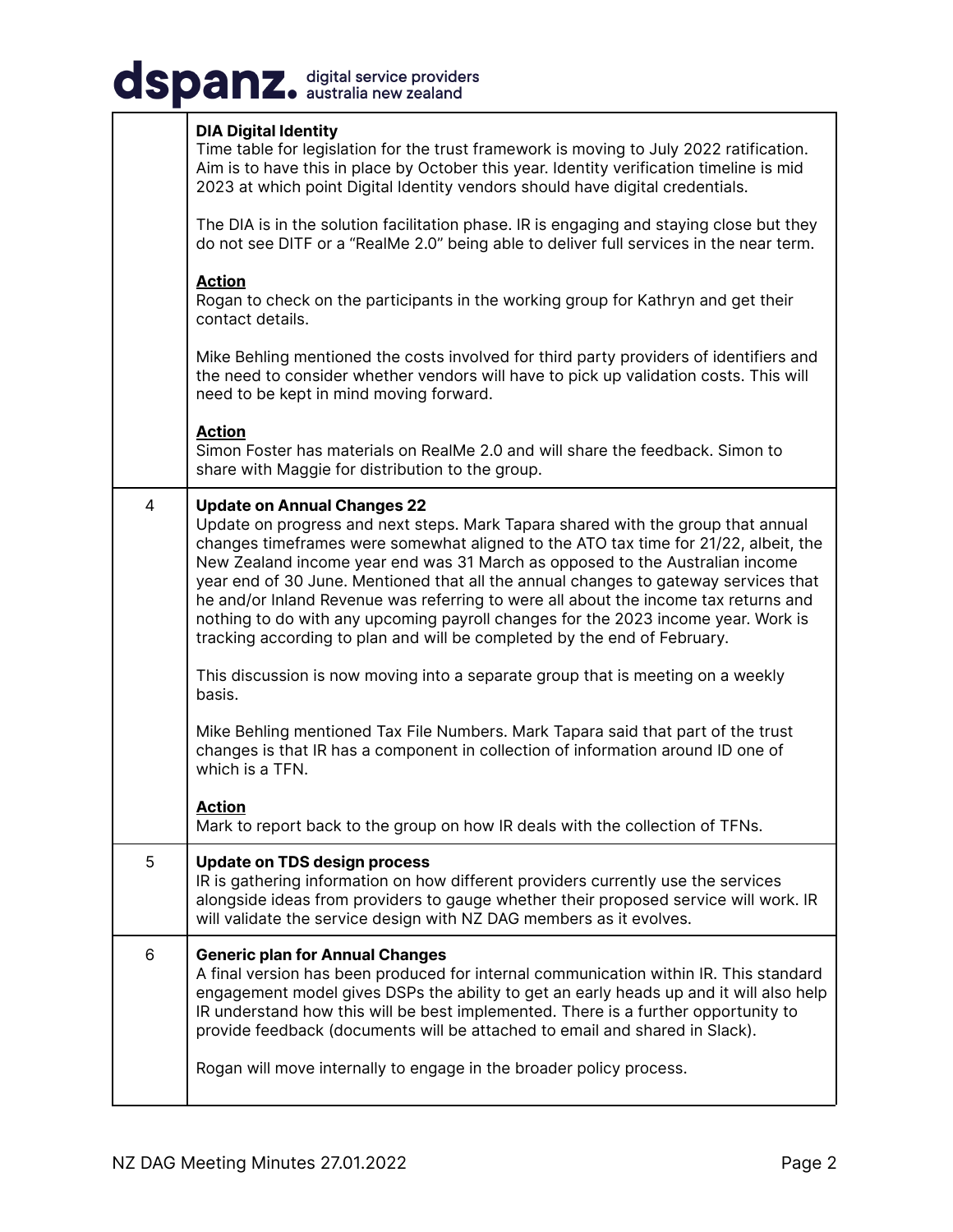# dspanz. digital service providers

| Noted that the customer ability to consume and ability as a DSP to implement will<br>need to be taken into consideration when this plan goes live.                                                                                                                                 |  |
|------------------------------------------------------------------------------------------------------------------------------------------------------------------------------------------------------------------------------------------------------------------------------------|--|
| <b>Version Changes</b><br>In principle discussion on approach.                                                                                                                                                                                                                     |  |
| Inventory of outstanding requirements on existing services<br>IR is gearing up for the next financial year and will be delivering a roadmap of planned<br>work.                                                                                                                    |  |
| IR is seeking immediate feedback on how the current range of IR services are<br>perceived and how they are currently working. It was noted that many of the new<br>services have not been picked up yet.                                                                           |  |
| View of perceived level of changes required across existing services and what IR<br>might do with those services in the coming financial year. Any agreed changes will be<br>included in the IR roadmap for the gateway services and interfaces.                                   |  |
| Current pain points:<br>Correspondence<br>Add more info to tax returns and remove for ad hoc<br>• Linking all APIs<br>Some APIs are not necessary                                                                                                                                  |  |
| This work will start with the PIR first and the list of existing services that might be<br>worth improving as a follow-on activity.                                                                                                                                                |  |
| Suggested that IR should talk with accountants and bookkeepers about their pain<br>points and work through this.                                                                                                                                                                   |  |
| Rogan will be in touch with the group to find out how to progress with the first<br>engagement.                                                                                                                                                                                    |  |
| Next steps on service management process<br>Barbara Millyard provided an update on hosting a feedback session in February. IR<br>will take some collateral from previous workshops, use a Trello board and send some<br>pre-reading. Everyone will receive a calendar invite soon. |  |
| Feedback on IR's engagement models<br>Rogan liked the working groups and the idea of setting up more structured activities<br>so that they can learn better.                                                                                                                       |  |
| In five months or so, IR would like to start thinking about what a more learned and<br>optimised engagement looks like. Rogan noted the importance of DSPs and them<br>being able to know about changes coming their way.                                                          |  |
|                                                                                                                                                                                                                                                                                    |  |

Raised that a future DAG session could be used to review current engagement models. Simone Dixon offered to share some feedback on ATO processes.

| 11 | Any other business           |
|----|------------------------------|
| 12 | Next steps and meeting close |